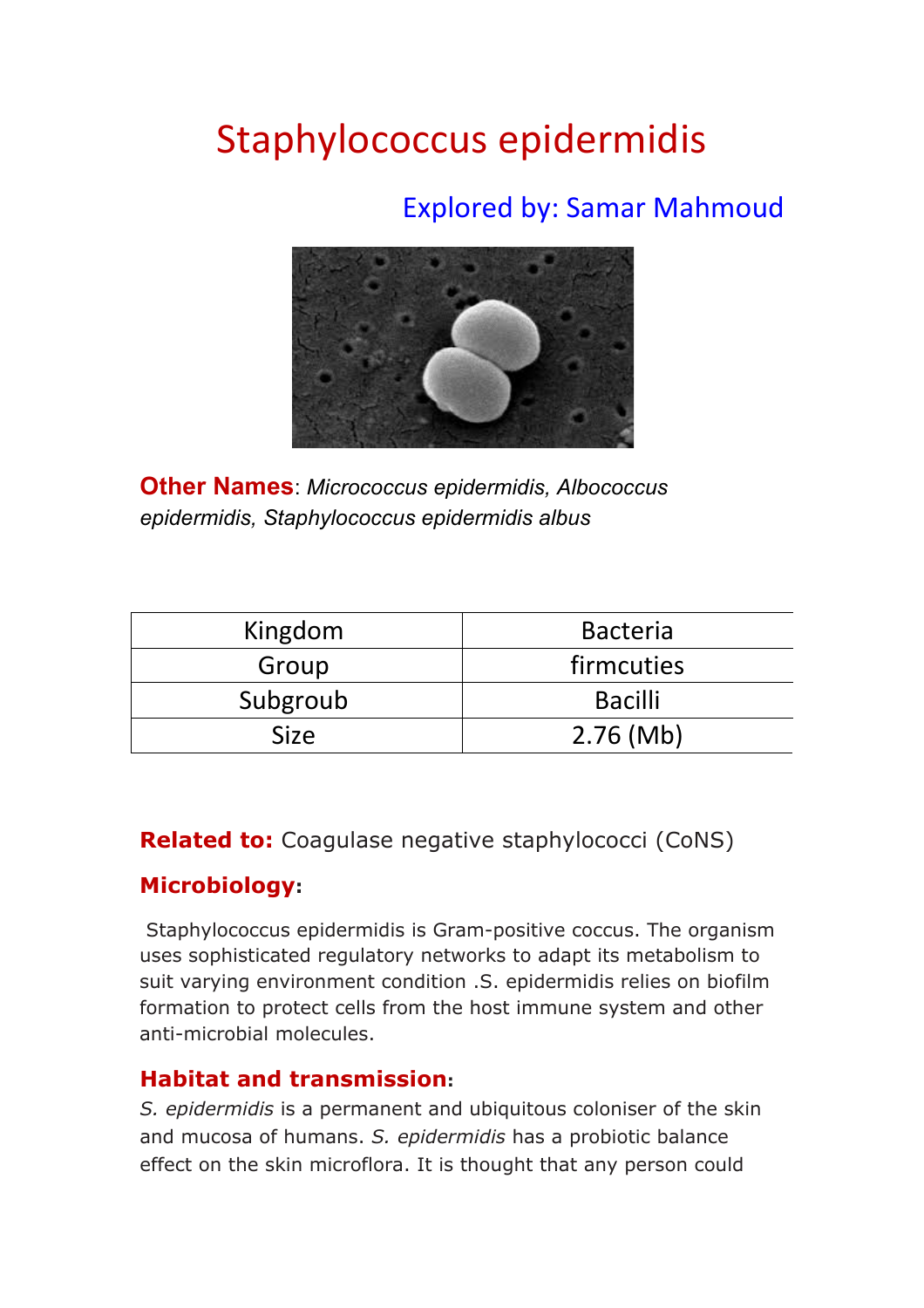carry between 10 and 24 strains of *S. epidermidis*at any given time. Although generally seen to be a commensal organism it has become a highly significant cause of hospital-acquired infections, particularly in patients with in-dwelling devices.

### **Genome structure**



Random shotgun method was used to completely sequence the  $\sim$ 2.6-Mb genome S. epidermidis RP62a at The Institute for Genomic Research (TIGR) (7). RP62A's chromosome length is 2,616,530bp, contains 32.10% of G+C content, 6 rRNA operons and plasmid with 28,080bp and 32% G+C content (11). Two plasmids vSe1 and vSe2 were identified in the strains RP62a and ATCC 12228 and have phrophage integrase genes. The plasmid vSe1 have genes for cadmium resistance whereas a second strain-specific sortase and two LPXTG surface attachment proteins is .(encoded by vSe2 of ATCC 12228 (7

S. epidermidis RP62A genome was compared to ATCC 12228 genome to analyze and discover the evolution of the virulence and resistance of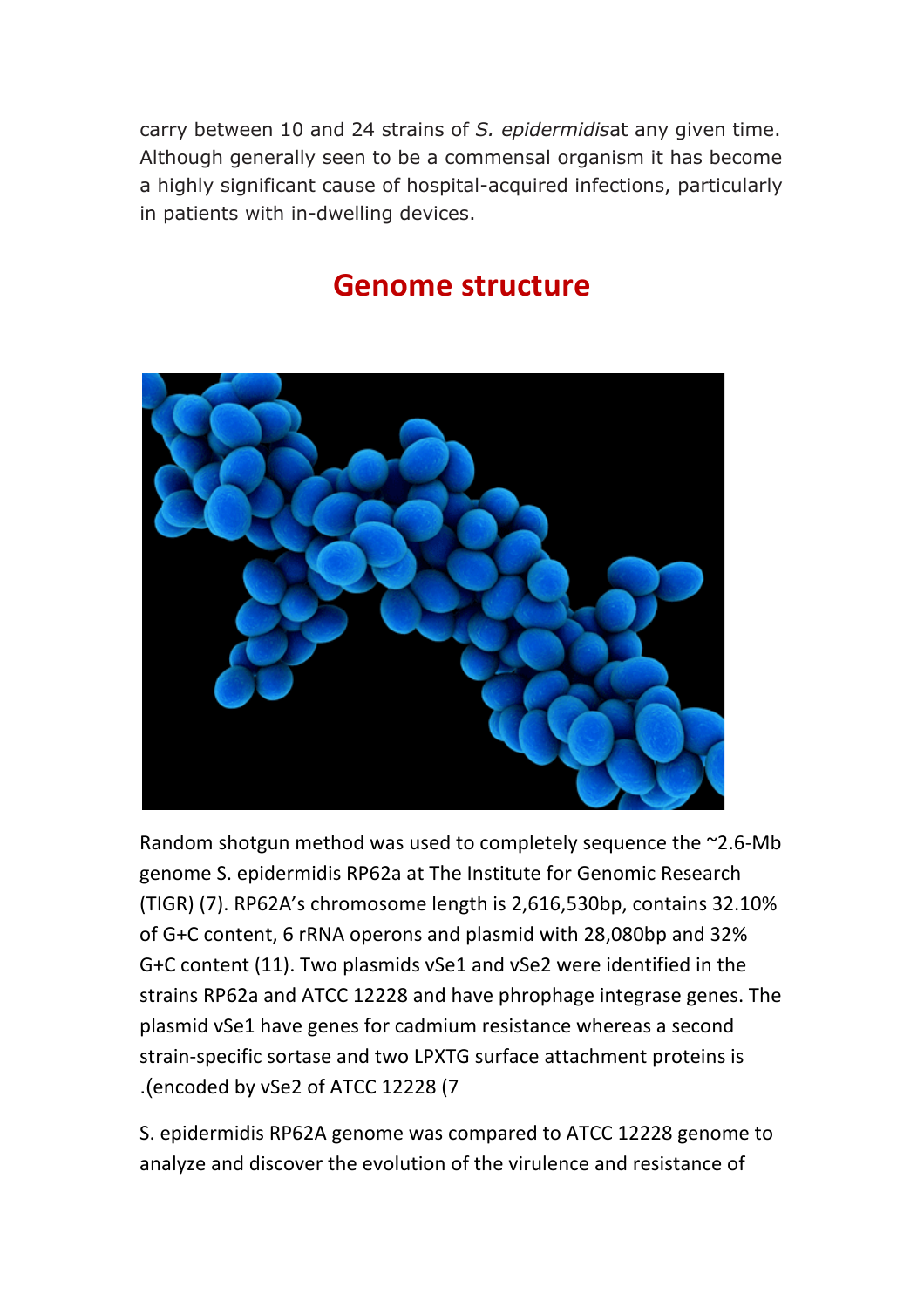them. The nonsyntenic parts of the genome islands are where the differences of resistance and pathogenicity are located. Staphylococci and low-GC-content gram-positive bacteria assisted in changing their virulence and resistance. The cap operon which is the top virulence .(factor in Bacillus anthracis is also found in S. epidermidis (7

#### **Cell structure and metabolism**



When compared to other bacteria such as micrococcus, *S. epidermidis*' cell wall is much stronger. The addition of lysostaphin can differentiate *S. epidermidis* from micrococcus. Micrococcus is more likely to lyse whereas the cell wall of *S. epidermidis* contains chemical properties of the peptidoglycan that prevent it from lysis. There are endopeptidases that cut the glycl-glycine bonds in the penta or hexpeptide crossbridge of the peptidoglycan of *S. epidermidis*. The strains that contain serine in the interpeptide bridges are more resistant to lysis

The cell wall of Staphylococci contain teichoic acids which are connected to the peptidoglycan by covalent bonds. The teichoic acids are composed of either glycerol or ribitol which are connected by phosphodiester bonds. They are water soluble polymers made up of 30- 50% of the dry components of the cell. *S. aureus* and *S. epidermidis* can be distinguished by having ribitol or glycerol. *S.*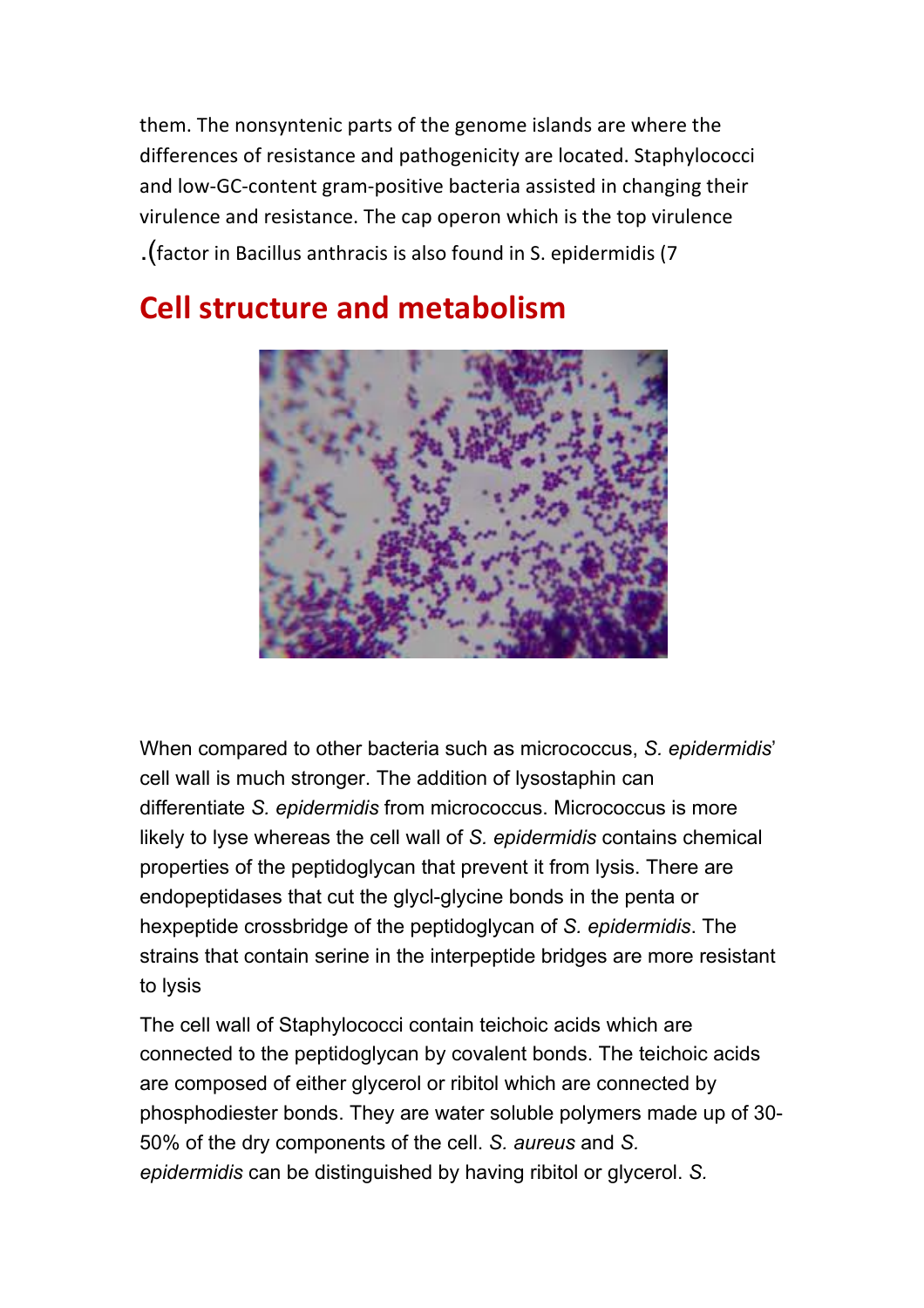*epidermidis* has glycerol teichoic acid glucosyl residues while *S. aureus* has N-acetylglucosamine ribitol teichoic acid

*S. epidermidis* is capable of growing using glucose anaerobically but cannot create coagulase or ferment mannitol. Most strains of *S. epidermidis* make acetoin, phosphatase and reduce nitrate. With oxygen, all strains can produce acid when exposed to glucose, fructose, maltose, sucrose, and glycerol and 70%-90% with galactose, mannose, and lactose. Acid cannot be formed from mannitol, trehalose, rhamnose, xylose, or arabinose .

## Ecology

The natural environment of *S. epidermidis* is the human body and usually originates from disease. Since the bacteria usually lives on the skin and nares of all human beings and is a nosocomial pathogen, it is imporant to be able to identify the specific strains. *S. epidermidis* is the most common staphylococcus on the human skin. In addition, *S. epidermidis* also covers 90%-100% staphylococci from the nares when *S. aureus* is not present

## Pathogenicity

*S. epidermidis* causes biofilms to grow on plastic devices placed within the body. This occurs most commonly on intravenous catheters and on medical prosthesesInfection can also occur in dialysis patients or anyone with an implanted plastic device that may have been contaminated. Another disease it causes is endocarditis. This occurs most often in patients with defective heart valves. In some other cases, sepsis can occur in hospital patients